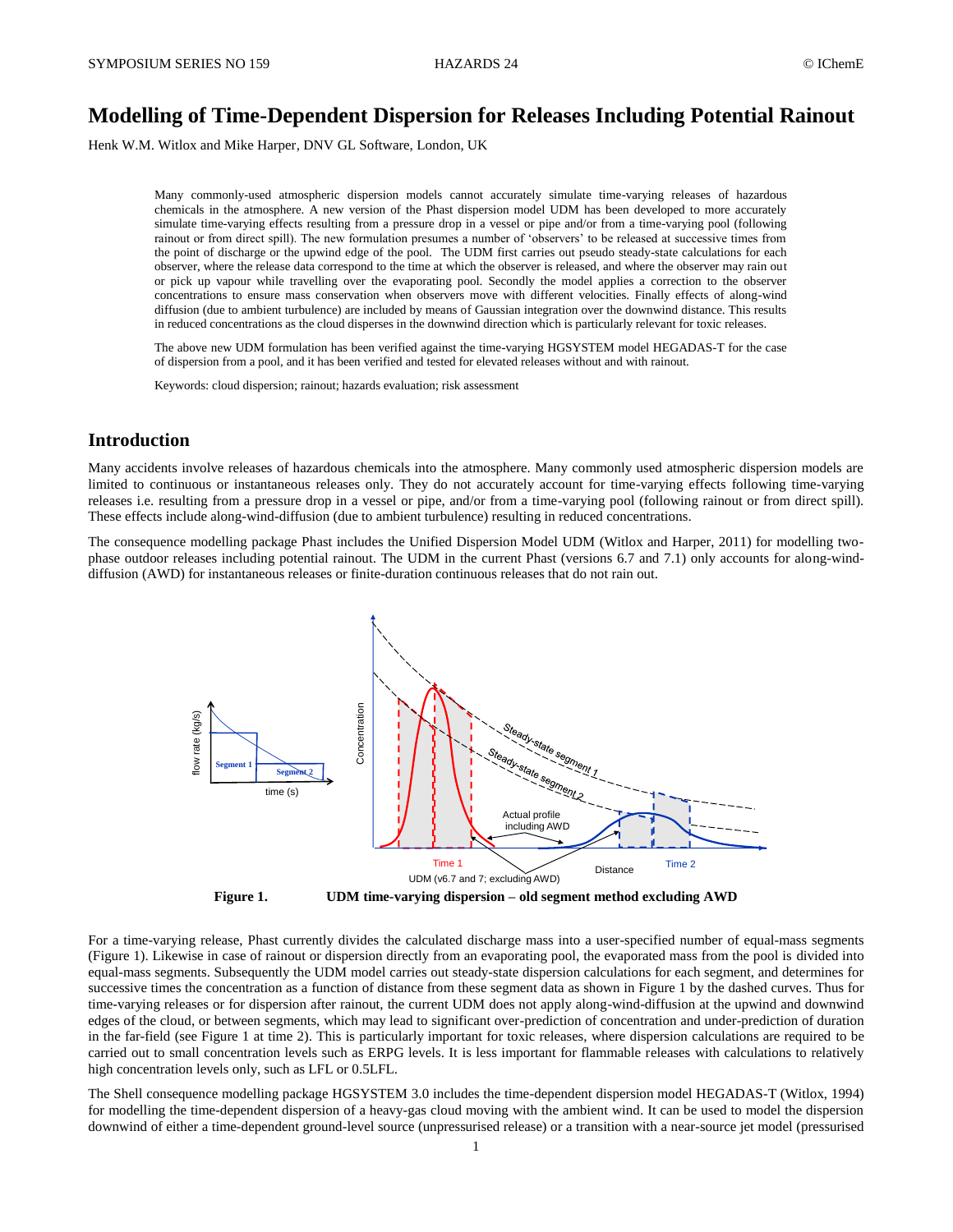#### SYMPOSIUM SERIES NO 159 HAZARDS 24 CIChemE

release). The transient behaviour of the cloud is approximated by a quasi-steady-state description in which so-called "observers" are released at the source/transition-plane at a series of times. These observers travel with the cloud. For each observer, the observed concentration is set from steady-state HEGADAS-S calculations using the observed source/transition data. Thus by calculating the position of each observer at a given time t, the concentration c is set for a number of downwind distances. Subsequently the actual concentration is set from Gaussian integration with respect to the downwind distance x of the above observer concentrations as illustrated in Figure 2. This involves a downwind dispersion coefficient  $\sigma_x$ , which allows along-wind diffusion to be taken into account.

The current paper introduces a new enhanced dispersion formulation (Witlox and Harper, 2013; Witlox et al., 2013) accounting for timevarying effects resulting from a time-varying release. It generalises the above HEGADAS-T formulation to account for along-winddiffusion both for ground-level unpressurised releases (e.g. evaporating pools) and for elevated two-phase pressurized releases including potential rainout. This method has been implemented in a new version of the UDM model, which is to be included in a future version of Phast.

# **New UDM Time-Varying Dispersion Formulation**

First Phast discharge calculations are carried out (for release from a hole of a vessel or a pipeline) to determine the time-varying discharge data after expansion to atmospheric pressure and prior to air entrainment [flow rate, velocity, temperature, liquid fraction, droplet size (SMD – Sauter Mean Diameter)].



**Figure 2. UDM time-varying dispersion –new observer method including AWD**



(a) Dispersion before rainout (release observers from release location – no pool effects)



(b) Rainout (adjust observer variables at rainout location; solve pool equations afterwards)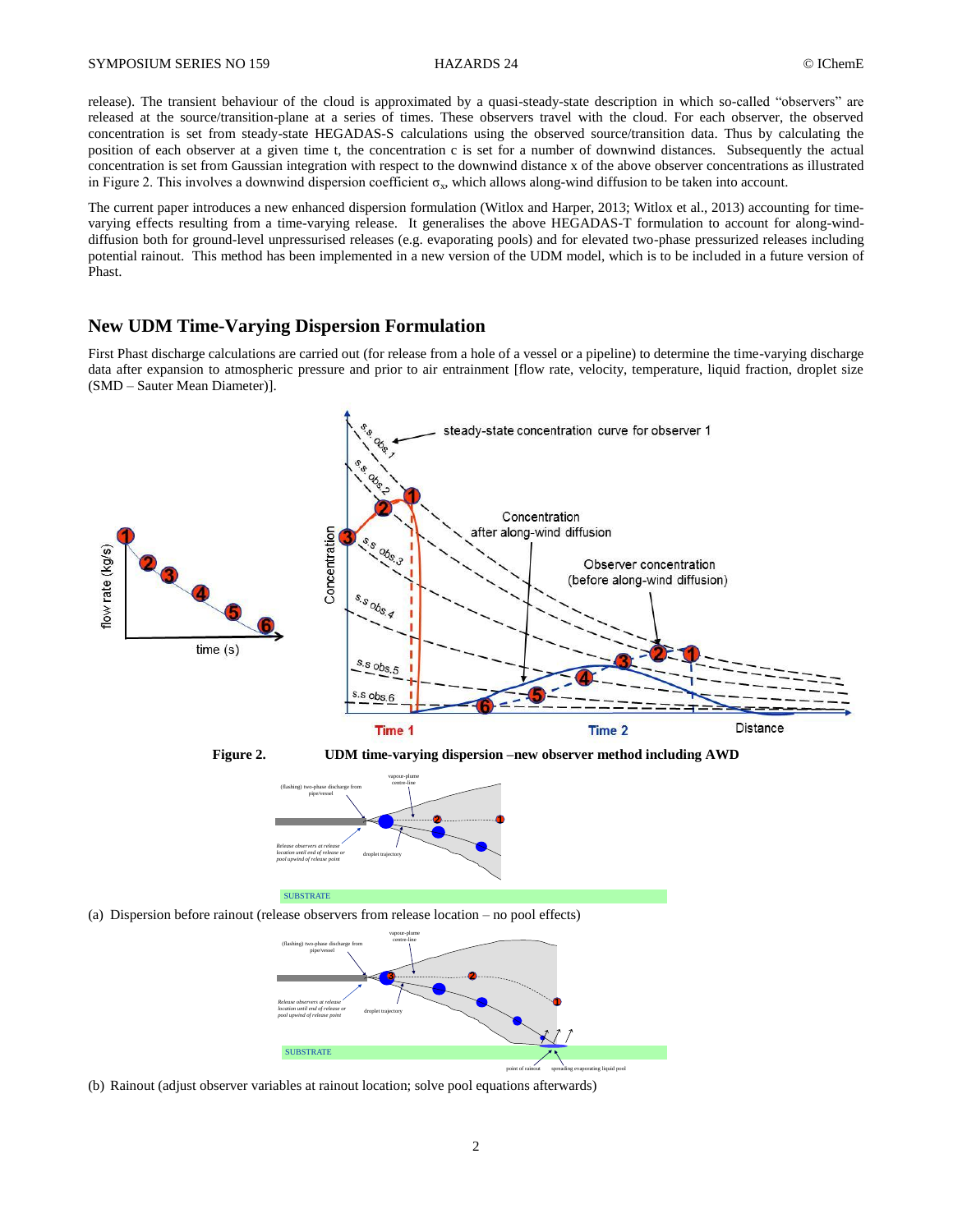

(c) Dispersion after rainout (account for pool vapour pick-up from cloud for observer calculations)



(d) Downwind movement of upwind edge of cloud towards pool (after end of release)



(e) Release observers upwind of pool (after 'release observers' all downwind of upwind pool edge)

| <b>SUBSTRATE</b> |                                                       |
|------------------|-------------------------------------------------------|
|                  | point of rainout<br>spreading evaporating liquid pool |

(f) Dispersion directly from pool, with residual cloud moving away from pool



Subsequently 'observers' are released from the release location at intervals which can be chosen to correspond to equal-mass increments as for the old UDM method (see Figure 2 for the case of 6 release observers). These observers are assumed to move along the cloud centre-line at the UDM cloud centroid speed. In the case of rainout, additional 'observers' (corresponding to equal pool-mass segments) are released upwind of the pool after the release plume has left the plume behind. This is illustrated by Figure 3, where the first observers (1,2,3,4) start from the release point and subsequent observers (5, 6) start from the upwind edge of the pool.

For each observer steady-steady calculations based on the observed source data are carried out to evaluate the observer concentration prior to including effects of along-wind diffusion; see Figure 2. While the observer moves above the pool, the observer dispersion equations (conservation of cloud mass and momentum conservation, cloud crosswind gravity spreading, heat transfer from the substrate, etc.) are modified to account for the pool vapour being added back to the cloud.

#### *Differential observer-velocity cloud mass correction*

The above method is based on a quasi steady-state approach based on a steady-state solution for each observer. However, if observers move with substantially different velocities (different curves for observer downwind distance versus observer travel time) the mass of released material is not conserved by simply interpolating between these steady state solutions. Therefore a correction can be applied to the observer concentrations to ensure mass conservation. It reduces observer concentrations when observers drift apart, and increases concentrations when they move to each other; see Witlox et al. (2013) for further details.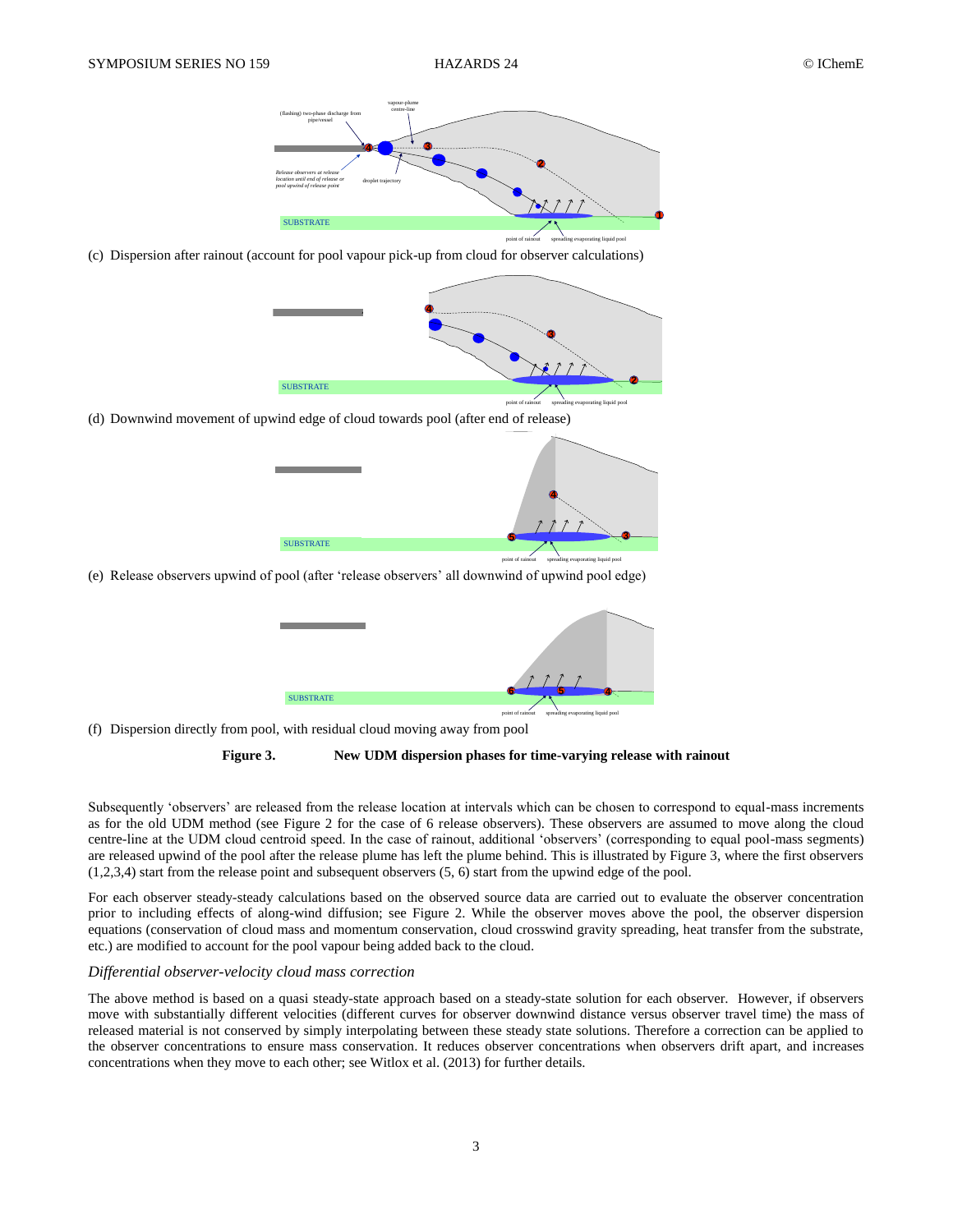### *Inclusion of effects of along-wind diffusion*

The actual plume concentration  $c(x,y,z,t)$  including effects of along-wind-diffusion is a function of time t, distance x downwind of the release location, crosswind distance y, and vertical height z; this function is calculated by means of Gaussian integration of the observer concentration C(ξ,y,z,t),

$$
c(x, y, z, t) = \int_{0}^{\infty} \frac{C(\xi, y, z, t)}{(2\pi)^{1/2} \sigma_x(\xi)} \exp\left\{-\frac{(x-\xi)^2}{2\sigma_x^2(\xi)}\right\} d\xi \tag{1}
$$

In the above equation ξ is the downwind distance from the release point at time t of an observer travelling with the cloud in the downwind direction. At this position the observer observes the concentration  $C(\xi, y, z, t)$ . In Equation (1) along-wind diffusion is taken into account by assuming that the concentration  $C(\xi, y, z, t)$  spreads out around  $\xi$  according to a Gaussian distribution with a downwind dispersion coefficient  $\sigma_x = \sigma_x(\xi)$ . Figure 2 depicts the pre-AWD observer concentration C and the post-AWD concentration c at a short time after the release (time 1; limited AWD effects), and at a larger time after the release (time 2; larger AWD effects).

The downwind dispersion coefficient  $\sigma_x$  consists of two components,

$$
\sigma_x(\xi) = \sqrt{\sigma_{xs}^2 + \sigma_{xt}^2}
$$
 (2)

where  $\sigma_{xs}$  is the downwind dispersion due to vertical wind shear and  $\sigma_{xt}$  is the downwind dispersion due to turbulent spread caused by downwind velocity fluctuations;  $\sigma_{xs}$  and  $\sigma_{yt}$  are evaluated as function of downwind distance ξ according to the formulation by Ermak (1986). This assumption is fully consistent with the current finite-duration-correction (FDC) formulation adopted in the UDM to apply AWD effects for finite-duration releases; see Witlox et al. (2013) for further details.

# **Verification and Testing of New UDM**

### **Verification against HGSYSTEM for dispersion from pool**

The case of an instantaneous spill of 10000 kg of butane liquid is considered with both cases of a bund (radius 10m) and no bund (pool on water; dispersion over land). Ambient data applied are stability class D, wind speed at 10m height of 5m/s, temperature 300K and humidity 70%. Furthermore a maximum pool duration of 1 minute is applied, and thus no pool evaporation is assumed to occur after 1 minute.

Figure 4 shows the values predicted by the UDM of butane pool radius and evaporation rate for both cases with and without a bund. It is seen that the immediate butane rainout within the bund results in a virtually steady-state pool of 10 meter radius, 12.3 kg/s evaporation rate and a temperature of 271.8K.



**Figure 4. UDM pool predictions (instantaneous 10000kg spill of butane on water)**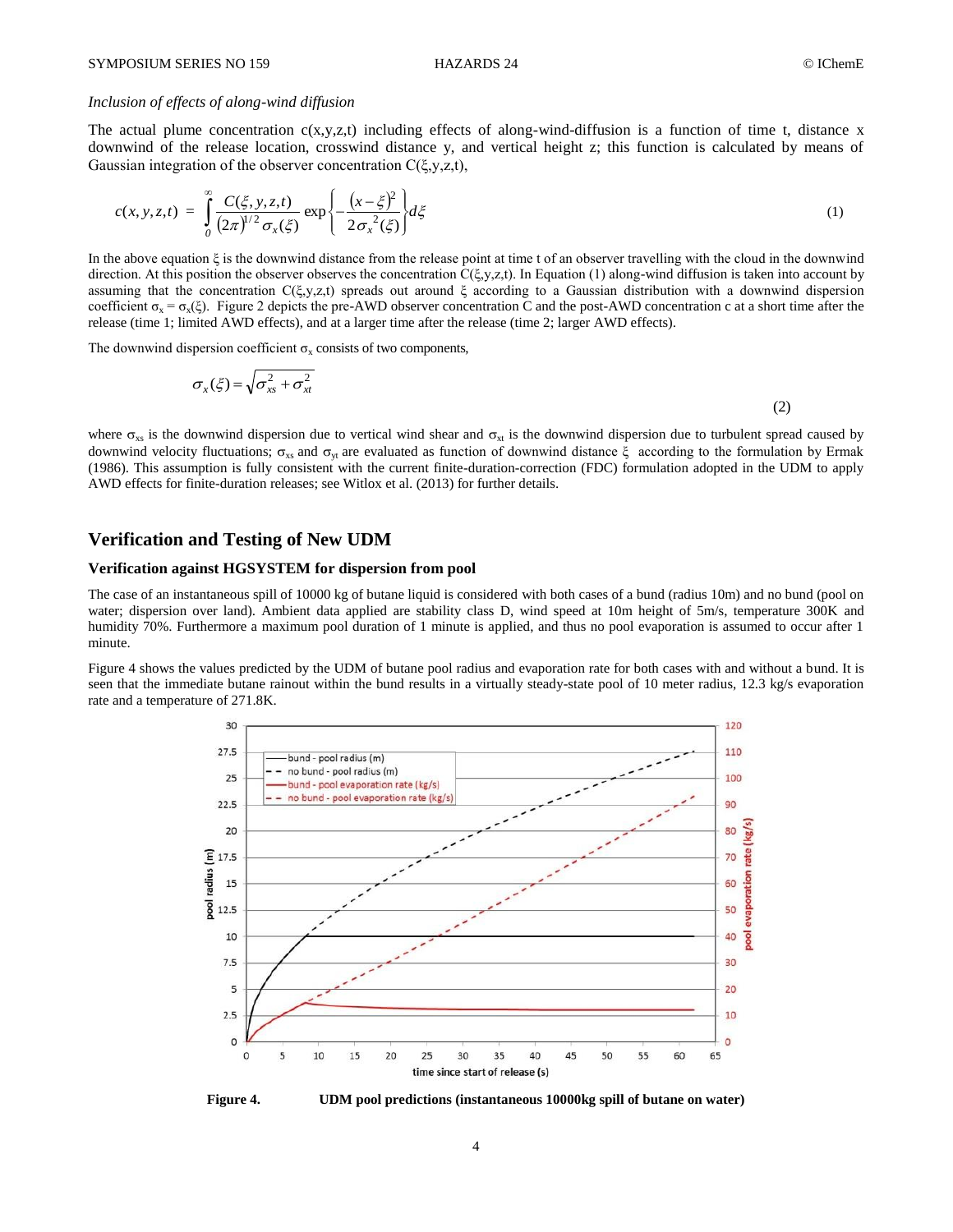Figure 5 includes results of the following calculations for the case of a bunded pool:

- HGSYSTEM 3.0 calculations (the rectangular HEGADAS source was chosen to be square with the same area as the UDM pool)
	- o steady-state HEGADAS-S calculations (ground-level steady-state heavy-gas dispersion from area source) based on the steady-state pool data mentioned above.
	- o FDC finite-duration correction (using Ermak's formula) to above HEGADAS-S results (60 seconds duration) using the post-processor program POSTHS
	- o HEGADAS-T calculations (ground-level time-varying heavy-gas dispersion from area source). In line with the new UDM model, no gravity-shape correction was applied and the along-wind-diffusion coefficient was chosen to be based on Ermak's formula (non-default HEGADAS-T options)
- UDM calculations
	- o Steady-state UDM calculations based on the above steady-state pool data
	- o FDC correction to the above steady-state UDM results (60 seconds duration)
	- o UDM AWD calculations, with 30 observers released from the upwind edge of the pool

Figure 5a includes the steady-state HEGADAS-S and UDM results of the centre-line ground-level concentrations in the near-field for the case of a steady-state pool. HEGADAS-S assumes a uniform concentration (top-hat profile) above the area source (about 15% mole fraction), which is envisaged to lead to an over-prediction near the source. On the other hand, the UDM model more rigorously solves the dispersion equations across the pool allowing for a variation of the concentration across the pool. The very rapid decrease predicted by the UDM of the concentration near the upwind edge of the pool is a numerical artefact and may not occur in reality. Further downwind from the pool a closer match is observed between the UDM and HEGADAS-S data.

Figure 5b includes results of all the above calculations. It includes results of the time-varying dispersion calculations by UDM AWD and HEGADAS-T at output times 300s, 600s and 1200s. It is seen that the maximum values of these curves correctly touch the maximum centre-line concentration (maximum value over all times) predicted by UDM FDC and HEGADAS-S FDC, respectively. This confirms that the AWD integration is carried out correctly by both programs and is consistent with the FDC formulation. Also adequate agreement between the UDM and HEGADAS FDC results is observed. It is seen that initially the HEGADAS-T cloud is more heavy (larger concentrations) and therefore moves more slowly than the UDM AWD cloud, but this effect reduces in the far-field when the predictions become closer.



**Figure 5. UDM verification against HEGADAS for spill of butane with bund (radius 10m)**

Likewise, Figure 6 includes UDM AWD and HEGADAS-T results at times 300s, 600s and 1200s for the case without the bund. Here the UDM calculated pool data were specified as input to HEGADAS-T with a step size of 2 seconds. The observed differences are confirmed to be very similar to that seen for the case with the bund (compare Figures 5b and 6).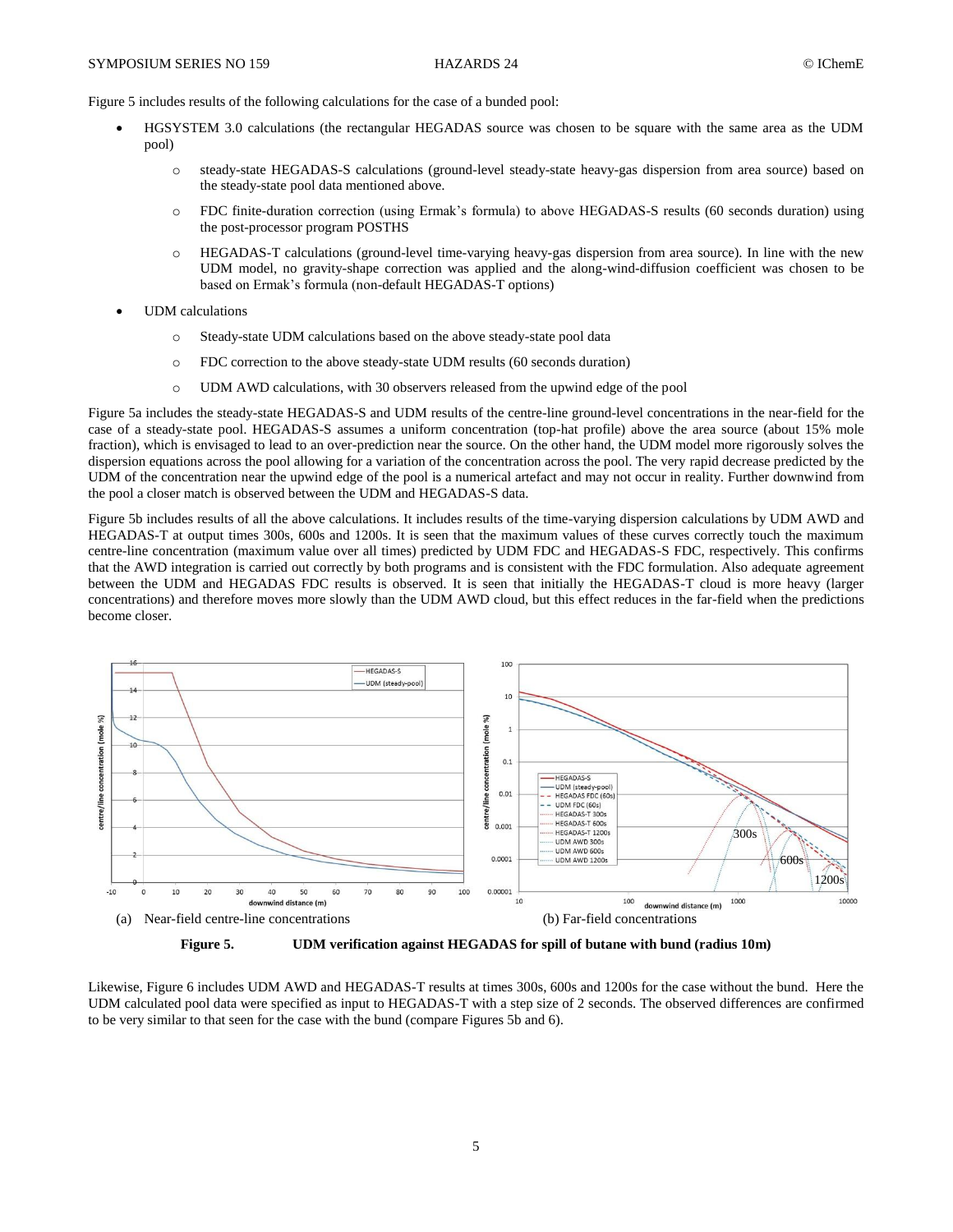

### **Elevated chlorine release with rainout**

This section includes results for a horizontal chlorine release at elevation height of 1m with a constant release rate of 100kg/s for a duration of 50 seconds. The post-expansion data are chosen to correspond with 100% liquid chlorine at its boiling point (213.9K) with a release velocity of 10m/s and an initially presumed SMD droplet size of 0.001m. Ambient data applied were stability D5, temperature 298K and humidity 70%. Furthermore a maximum pool duration of 500 seconds was applied, and thus no pool evaporation is assumed to occur after 500 seconds. Two observers were released from the release point (at start and end of the release) and subsequently 30 observers were released from the pool.

About 90% rainout was predicted at about 5m downwind distance from the release point. Figure 7a shows the values predicted by the UDM of radius and evaporation rate for the un-bunded chlorine pool (pool duration of 500s). The pool radius and evaporation rate are seen to increase rapidly until about 55s at which time the minimum pool thickness is reached. Following this the pool breaks up into wet spots modelled in the UDM by a reducing effective pool radius. The pool evaporation is terminated at the maximum pool duration of 500s.

Figure 7b includes results of both observer concentrations (prior to inclusion of AWD effects; dashed curves) and concentrations after inclusion of AWD effects (solid curves) at output times of 300s, 600s, 1000s and 1500s. Also results are included using the Phast 6.7 UDM segment method (dotted curves). At 300s the release is still on-going, and therefore AWD effects are seen to be only pronounced at the downwind edge of the cloud. With increasing cloud travel times, AWD effects erode concentrations at the upwind and downwind edges of the cloud and increase its cloud length. The pre-AWD observer concentrations predicted by the new UDM observer method are seen to be comparable with the discontinuous segment concentrations predicted by Phast 6.7. Released observers observe a very rapidly reducing discharge rate from the start of the release and this explains the increase of pre-AWD concentration with distance shown in Figure 7b near the downwind edge of the cloud. The new UDM method predicts reduced post-AWD concentrations which are considered to be more accurate. Note that while the AWD cloud at 1500s appears to be much larger than its pre-AWD equivalent, the concentration scale is logarithmic and mass is conserved between the two methods.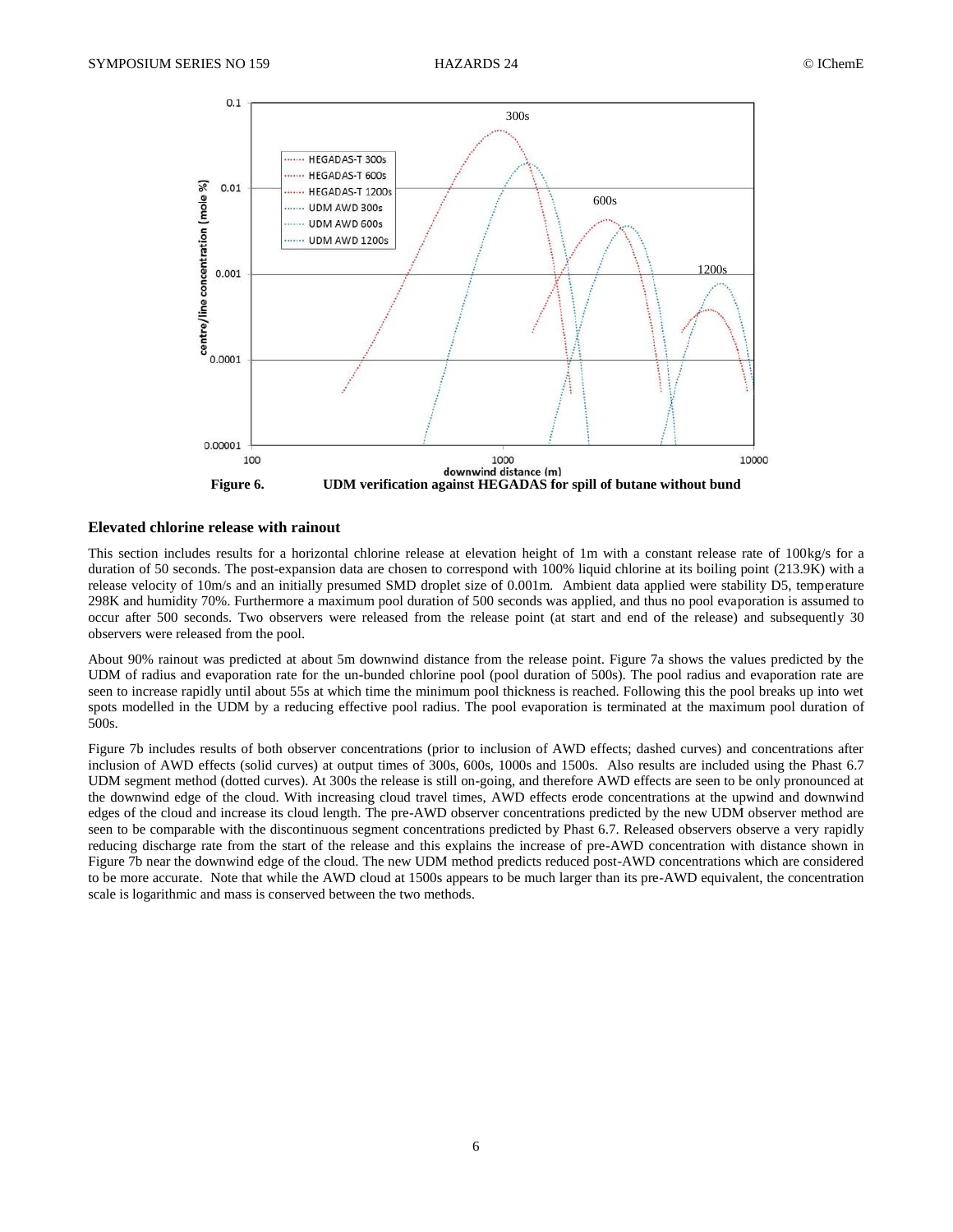

### **Elevated sour-gas release from long pipeline without rainout**

The example is considered of the time-varying dispersion arising from the time-varying discharge of a sour-gas mixture (including hydrogen sulphide, H<sub>2</sub>S) from a long pipeline; see Figure 8.



**Figure 8. Schematic figure illustrating pipe geometry and breach/valve locations**

#### *Input data*

Input data are selected corresponding to a long pipeline representative of some extremely sour fields found in the Middle East that are now being developed.

The molar composition of the sour-gas mixture is chosen as follows:  $CO_2$  (10%),  $H_2S$  (35%), methane 50%, ethane 1.5%, propane 1.5%, butane 1% and pentane 1%. This corresponds to a molecular weight of 26.77 kg/kmol. The release is presumed to occur following a fullbore rupture at the middle of a 30km long pipeline (inner diameter 30", roughness 45.7μm typical for carbon steel), with a normal production rate of 100 kg/s and with line block valves (LBVs) located at 10km and 20km from the upstream end (closing at 120 seconds). Prior to the breach the mixture temperature inside the pipe is presumed to be  $60^{\circ}$ C and the upstream pressure 70barg, where the pressure is defined by the receiving plant Acid Gas Removal Unit's ideal operating conditions.

Selected ambient data input to the UDM dispersion calculations are a temperature of  $35^{\circ}$ C, a pressure of 1 atm., humidity 60% and weather class D5 (neutral conditions, wind speed 5m/s at 10m height). The selected surface roughness is 1.3cm and an averaging time of 600s was adopted for inclusion of effects of wind-meander for far-field passive dispersion.

High-risk sour gas pipelines are normally buried to minimize the risk of external interference and a rupture would create a crater but for simplicity and to demonstrate the difference between the UDM methods the pipeline has been assumed to be routed above ground.

#### *Discharge calculations; evaluation of observer release data*

The Phast model GASPIPE was used to calculate the time-varying discharge rate from the pipe. Here the GASPIPE model models the sour-gas mixture as a non-ideal gas; see the GASPIPE theory manual for details (Webber, Witlox and Stene, 2011). Here the total discharge rate (T) is obtained from summing the discharge rates form the upstream branch A and the downstream branch B. It is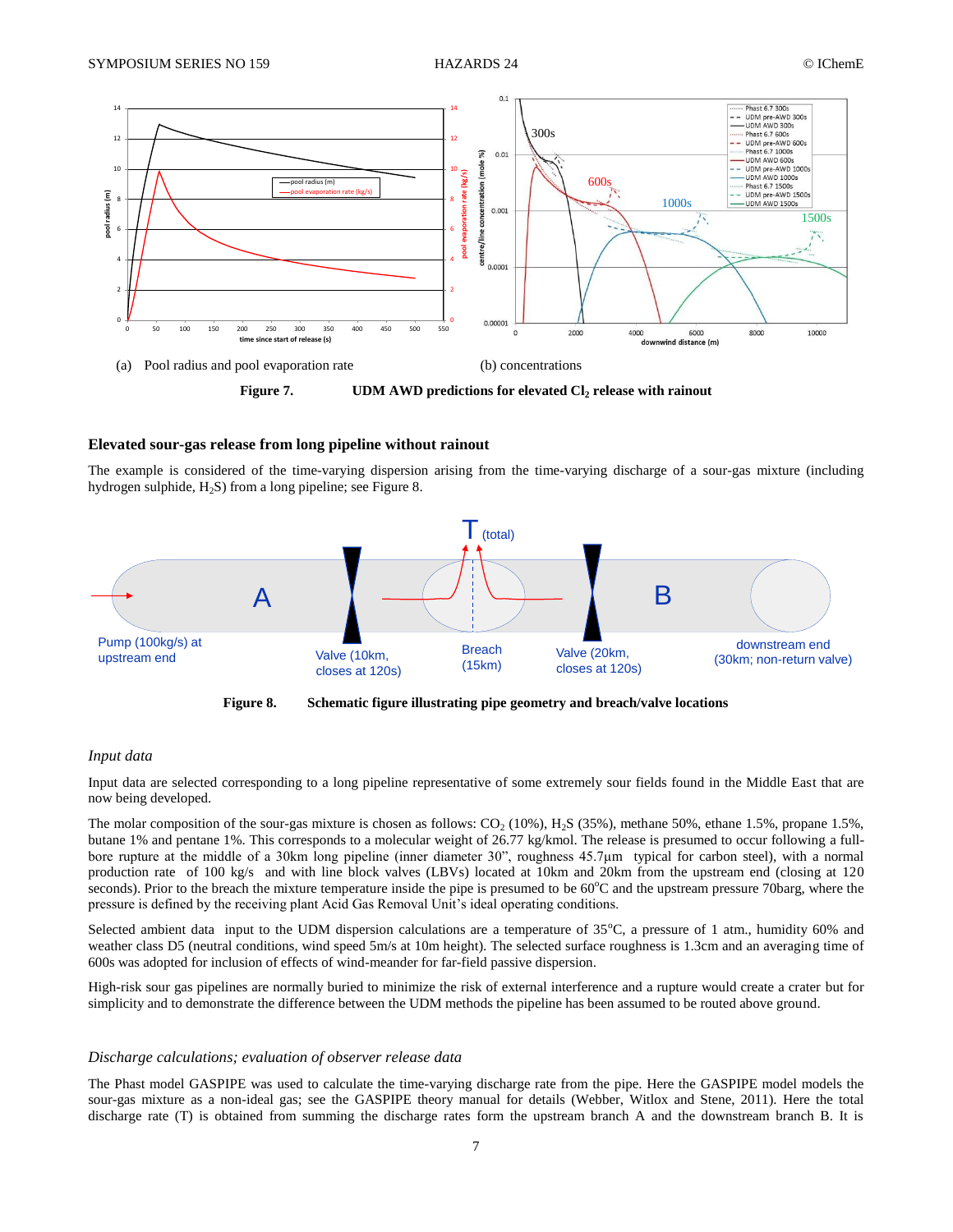conservatively presumed that this results in a single plume with horizontal release direction at 1m elevation height. Default Phast parameters were presumed otherwise for the GASPIPE calculations except that conservation of momentum was assumed (for expansion from breach pressure to ambient pressure) and no velocity cut-off was applied for the post-expansion velocity.



**Figure 9. GASPIPE predictions for time-varying discharge from sour-gas long pipeline**

Figure 9 includes results of GASPIPE predictions of the total time-varying discharge rate and the post-expansion temperature. Initially the pressure immediately upstream of the breach is significantly larger than the ambient pressure, and therefore the subsequent depressurization to ambient pressure results in significantly cold plumes (colder than ambient air; touching down on the ground), while for the final times no cooling occurs resulting in a hot plume of 60°C (slightly lighter than ambient air; rising in the air). 41 observers were chosen to be released based on 40 equal discharge mass segments, and the markers in Figure 9 indicate the corresponding observer data.

### *Dispersion results – concentration predictions*

The new UDM AWD algorithm (Section 2) was applied based on the release data for the above 41 observers, while the old Phast 6.7 UDM method (Section 1) was applied based on 10 equal-mass segments.

Figure 10 includes results for the predicted ground-level concentration of the sour-gas mixture versus distance (at times 0.5, 1, 2 hours) and time (at distances 5, 10, 20 km). The old Phast 6.7 results (discontinuous segments) are indicated by blue curves, while the new UDM results are given by red curves (at 0.5 hour or 5 km), black curves (at 1 hour or 10 km) or purple curves (at 2 hours or 20 km). The observer concentrations prior to mass correction are indicated by dashed curves with the markers in Figure 10a indicating the location of the observers. Observer concentrations after inclusion of the mass correction are indicated by dotted curves. The concentrations after inclusion of both AWD and mass correction effects are indicated by solid curves, and these are obtained by means of Gaussian integration over the observer concentrations; see Equation (1).

Figure 10 shows that the Phast 6.7 segment predictions (blue curves) are very close to the new UDM pre-AWD predictions before mass correction. In this example the release rate for consecutive segments reduces rapidly, the cloud segment dilutes faster and therefore moves slower resulting in gaps between segments which increase with time and distance downwind. This gap ensures that mass is conserved, but in reality the cloud would not exist as a discontinuous sequence of segments – concentrations would be lower but continuous and therefore concentrations (and other results sensitive to concentration) will be over-estimated in Phast 6.7. It is this effect that the mass correction factor simulates. Uncorrected observer concentrations are in very close agreement with Phast 6.7, but interpolating continuously between these concentrations will effectively create additional mass in the cloud – it is analogous to having Phast 6.7 segments without the gaps. The mass correction reduces concentrations significantly, and this reflects the along-wind 'stretching' of the cloud as early observers travel faster downwind than later ones. It should be noted that the correction illustrated in this example is very large due to the highly time-varying nature of the release.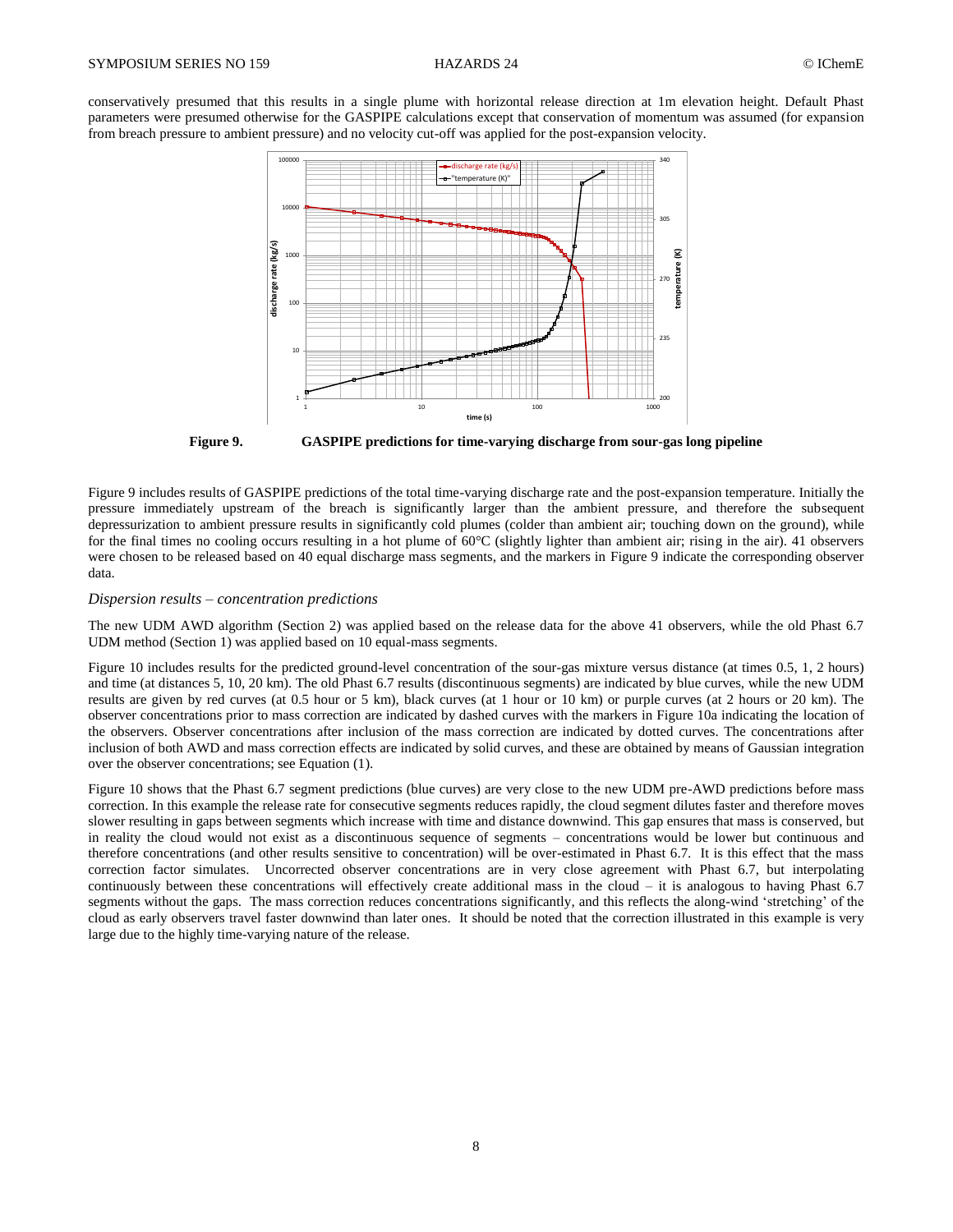

(b) concentration versus time at 5, 10 and 20km

**Figure 10. UDM predictions of ground-level sour-gas mixture concentration**

The discussion so far has excluded any consideration of along-wind diffusion, shown by the solid lines in Figure 10 It too reduces concentrations and elongates the cloud, but it is important to recognize that it models a different physical process, and frequently will have a much more significant effect than mass correction (e.g. for continuous finite-duration releases).With increasing cloud travel times AWD effects erode concentrations at the upwind and downwind edges of the cloud, and increase cloud length (Figure 10a) or passage time for a particular distance (Figure 10b). AWD is more effective at reducing concentrations as distance increases. AWD effects are not included by the Phast 6.7 segment method and therefore this method produces conservative results.

### *Dispersion results – dose predictions*

Figure 11 includes pre-AWD (before and after mass correction) and post-AWD results of the ground-level dose (toxic load D) which is derived by means of integration of UDM concentrations over time,

$$
D = \int (f_{H2S}c)^{N} dt
$$
 (3)

Here  $f_{H2S}$ =0.35 is the mole fraction of toxic H<sub>2</sub>S in the sour-gas mixture, and c = c(x,y=0,z=0;t) is the ground-level concentration (ppm). N is a material-specific probit parameter. Figure 11 also includes doses associated with levels published online by the UK HSE (2013), i.e. SLOD (significant likelihood of death; 50% mortality) and SLOT (specified level of toxicity; 1% mortality); HSE adopts a value of N=4 and therefore this has been applied in the current calculations. In addition Figure 11 includes doses derived from Acute Exposure Guideline Levels AEGL3 (mortality may occur) and AELG2 (irreversible effects) as issued by the USA EPA (2012).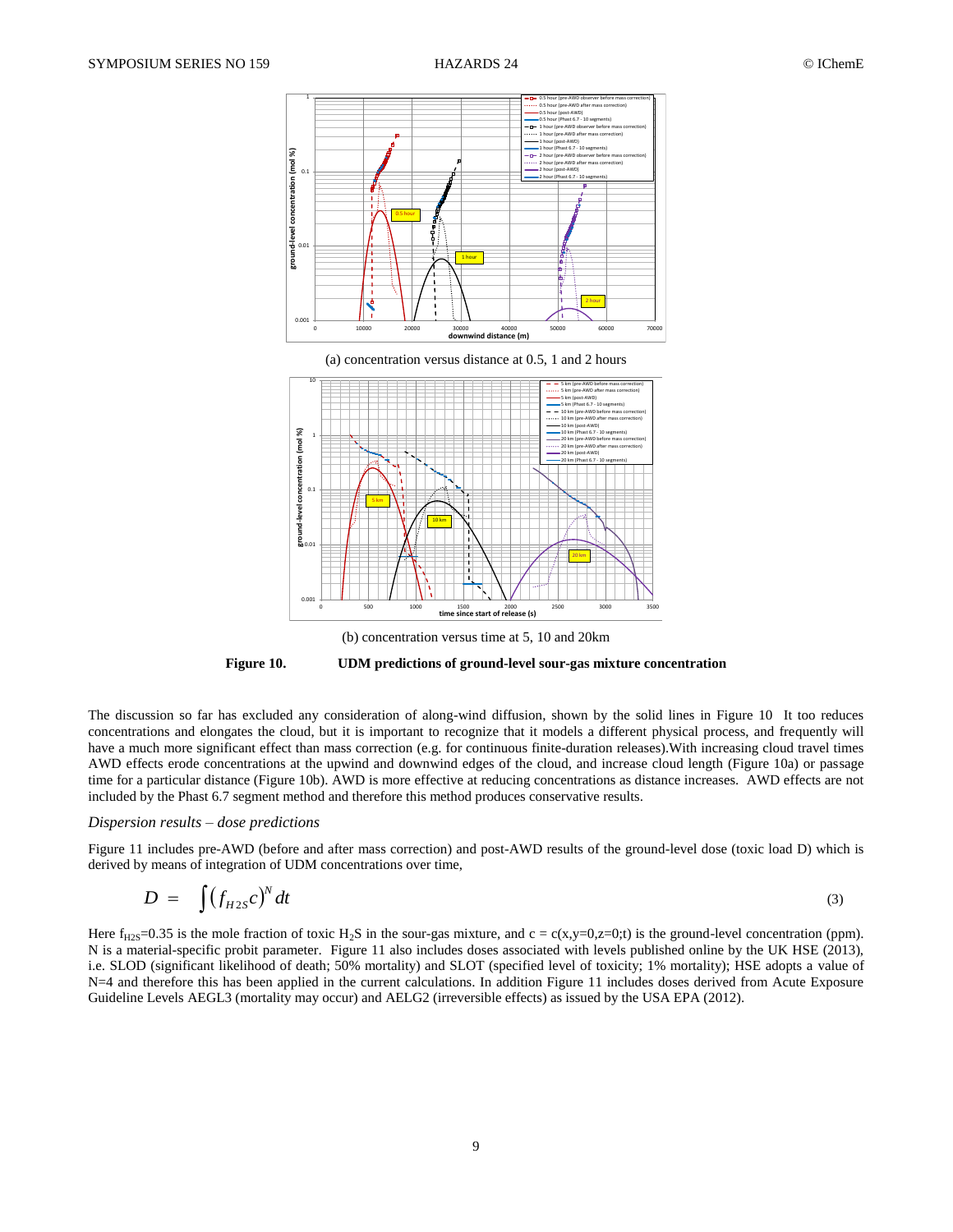

**Figure 11. UDM predictions of dose versus downwind distance**

Figure 11 demonstrates that in the near-field (up to around 300m), gaps between the Phast 6.7 segments are small and also masscorrection and AWD effects are limited, and therefore all dose results match each other closely.

Further downwind, however, the doses start to diverge. Before the mass correction is applied, the doses are greater than those of Phast 6.7. This indicates that the observers are drifting apart and the cloud elongating. As a consequence additional mass is created which accounts for the increased dose. The mass-corrected dose on the other hand is less than the Phast 6.7 dose. This is because there is a nonlinear relationship between concentration and dose – i.e. the N value in Equation (11) is  $> 1$  and dose will be highly sensitive to concentration. The Phast 6.7 approach uses segments with gaps in-between and, as already discussed, this will mean that concentrations and therefore doses are too high since N is larger than 1. Using the reduced value of  $N=1$  it was confirmed that toxic dose results are virtually identical between Phast 6.7 and the pre-AWD results after mass correction, since both methods ensure conservation of cloud mass.

Further downwind AWD effects lead to a further reduction in dose, and the magnitude on this effect increases with distance downwind.

For other scenarios where the Phast 6.7 mass release rate reduces less rapidly between subsequent observers and segments and where the duration is relatively short, the mass correction effects would be expected to be less significant and the AWD effects relatively more significant. The authors consider that the newly proposed less conservative UDM approach including mass-correction and AWD effects is preferable for predicting toxic loads associated with toxic releases.

## **Conclusions and Future Work**

The following main conclusions can be drawn:

- The Phast dispersion model UDM has been extended to improve modelling for time-varying ground-level or elevated releases (with or without rainout). The new formulation presumes a number of 'observers' to be released at successive times from the point of discharge. The UDM first carries out pseudo steady-state calculations for each observer, where the release data correspond to the time at which the observer is released. Secondly the model applies a correction to the observer concentrations to ensure mass conservation in case of subsequent observers moving with different velocities. Finally the effects of along-wind diffusion are included by means of Gaussian integration over the downwind distance.
- In the new model (Figure 2) the flow-rate and pool-evaporation rate are no longer divided into discontinuous segments. In the old model (Figure 1) the equations were discontinuously modified at the original point of rainout to account for the vapour added back from the entire pool, and no along-wind-diffusion was applied. In the new model the cloud adapts continuously to the presence of an evaporating pool.
- The new method is based on a generalization of the HGSYSTEM model HEGADAS-T or dispersion from area sources. It is fully consistent with the existing UDM finite-duration correction (FDC) method for the case of finite-duration continuous releases. This has also enabled an independent verification between the two formulations to demonstrate correct implementation